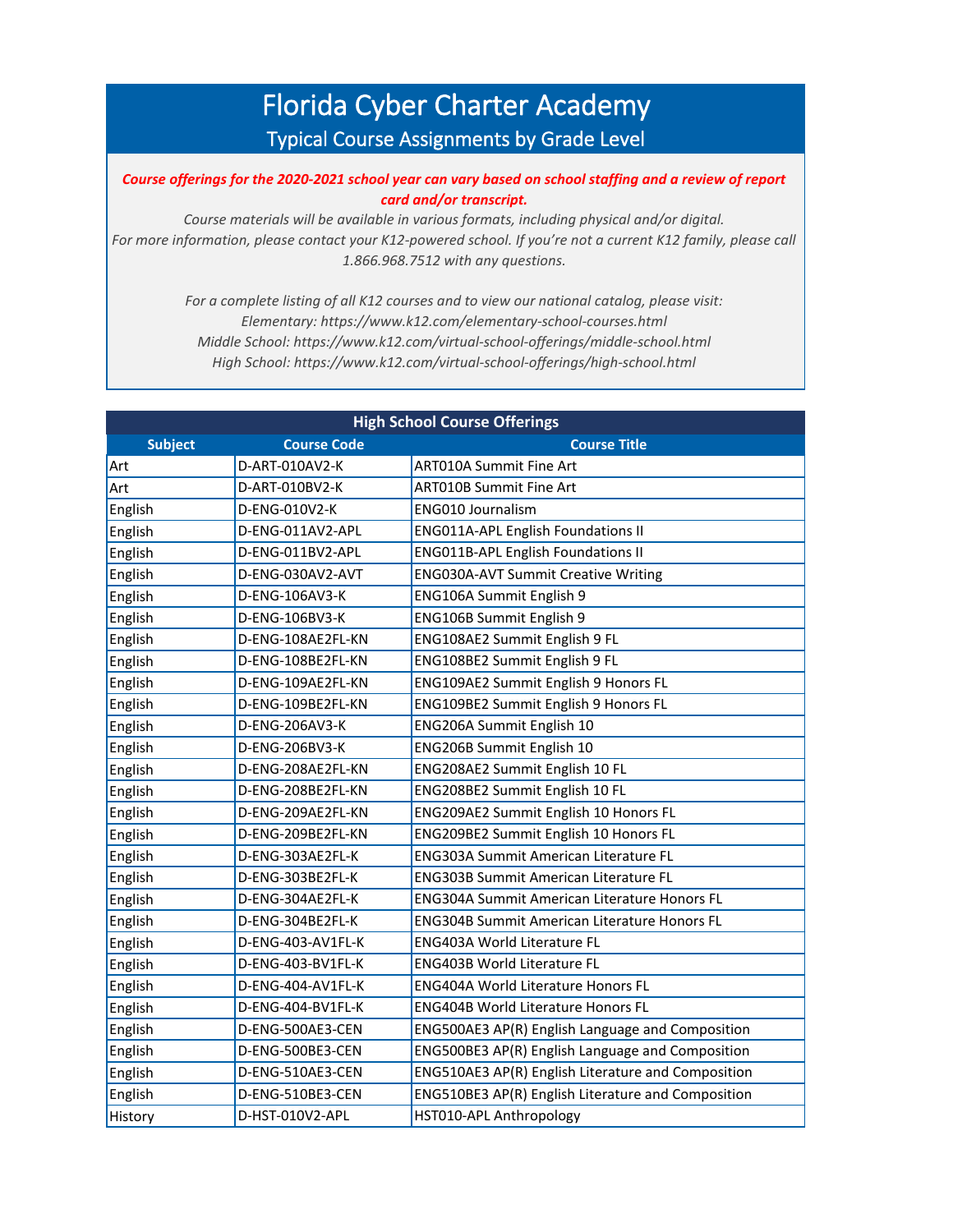| History | D-HST-020V2-AVT   | HST020-AVT Psychology                              |
|---------|-------------------|----------------------------------------------------|
| History | D-HST-060V1-DYN   | HST060-DYN Sociology I                             |
| History | D-HST-103AV3-K    | HST103A Summit World History                       |
| History | D-HST-103BV3-K    | HST103B Summit World History                       |
| History | D-HST-104AV3-K    | HST104A Summit Honors World History                |
| History | D-HST-104BV3-K    | HST104B Summit Honors World History                |
| History | D-HST-106AVG2-K   | HST106A Summit World History                       |
| History | D-HST-106BVG2-K   | HST106B Summit World History                       |
| History | D-HST-303AV2-K    | HST303A Summit US History                          |
| History | D-HST-303BV2-K    | HST303B Summit US History                          |
| History | D-HST-304AV2-K    | HST304A Summit Honors US History                   |
| History | D-HST-304BV2-K    | HST304B Summit Honors US History                   |
| History | D-HST-403V2-K     | HST403 Summit US Government and Politics           |
| History | D-HST-404V2FL-K   | HST404 Summit US Government and Politics Honors FL |
| History | D-HST-413V2-K     | <b>HST413 Summit US and Global Economics</b>       |
| Math    | D-MTH-011AV2-APL  | MTH011A-APL Math Foundations II                    |
| Math    | D-MTH-011BV2-APL  | MTH011B-APL Math Foundations II                    |
| Math    | D-MTH-126AV3-K    | MTH126A Summit Algebra 1                           |
| Math    | D-MTH-126BV3-K    | MTH126B Summit Algebra 1                           |
| Math    | D-MTH-128AV1FL-K  | MTH128A Summit Algebra 1 FL                        |
| Math    | D-MTH-128BV1FL-K  | MTH128B Summit Algebra 1 FL                        |
| Math    | D-MTH-129AV1FL-K  | MTH129A Summit Algebra 1 Honors FL                 |
| Math    | D-MTH-129BV1FL-K  | MTH129B Summit Algebra 1 Honors FL                 |
| Math    | D-MTH-148AV2-K    | MTH148A Summit Integrated Mathematics I            |
| Math    | D-MTH-148BV2-K    | MTH148B Summit Integrated Mathematics I            |
| Math    | D-MTH-206AV3-K    | MTH206A Summit Geometry                            |
| Math    | D-MTH-206BV3-K    | MTH206B Summit Geometry                            |
| Math    | D-MTH-208AV1FL-K  | MTH208A Summit Geometry FL                         |
| Math    | D-MTH-208BV1FL-K  | MTH208B Summit Geometry FL                         |
| Math    | D-MTH-209AV1FL-K  | MTH209A Summit Geometry Honors FL                  |
| Math    | D-MTH-209BV1FL-K  | MTH209B Summit Geometry Honors FL                  |
| Math    | D-MTH-306AV3-K    | MTH306A Summit Algebra 2                           |
| Math    | D-MTH-306BV3-K    | MTH306B Summit Algebra 2                           |
| Math    | D-MTH-307AV2-K    | MTH307A Summit Practical Math                      |
| Math    | D-MTH-307BV2-K    | MTH307B Summit Practical Math                      |
| Math    | D-MTH-308AV1FL-K  | MTH308A Summit Algebra 2 FL                        |
| Math    | D-MTH-308BV1FL-K  | MTH308B Summit Algebra 2 FL                        |
| Math    | D-MTH-309AV1FL-K  | MTH309A Summit Algebra 2 Honors FL                 |
| Math    | D-MTH-309BV1FL-K  | MTH309B Summit Algebra 2 Honors FL                 |
| Math    | D-MTH-403AV2-K    | MTH403A Summit Pre-Calculus/Trigonometry           |
| Math    | D-MTH-403BV2-K    | MTH403B Summit Pre-Calculus/Trigonometry           |
| Math    | D-MTH-423-AV2FL-A | MTH423A Math for College Readiness FL              |
| Math    | D-MTH-423-BV2FL-A | MTH423B Math for College Readiness FL              |
| Math    | D-MTH-433AV2-AVT  | MTH433A Summit Calculus                            |
| Math    | D-MTH-433BV2-AVT  | MTH433B Summit Calculus                            |
| Music   | D-ART-020AV2-K    | <b>ART020A Summit Music Appreciation</b>           |
| Music   | D-ART-020BV2-K    | <b>ART020B Summit Music Appreciation</b>           |
| Other   | D-BUS-030V3-K     | <b>BUS030 Summit Personal Finance</b>              |
| Other   | D-BUS-031V1-CEN   | <b>BUS031-CEN Personal Financial Literacy</b>      |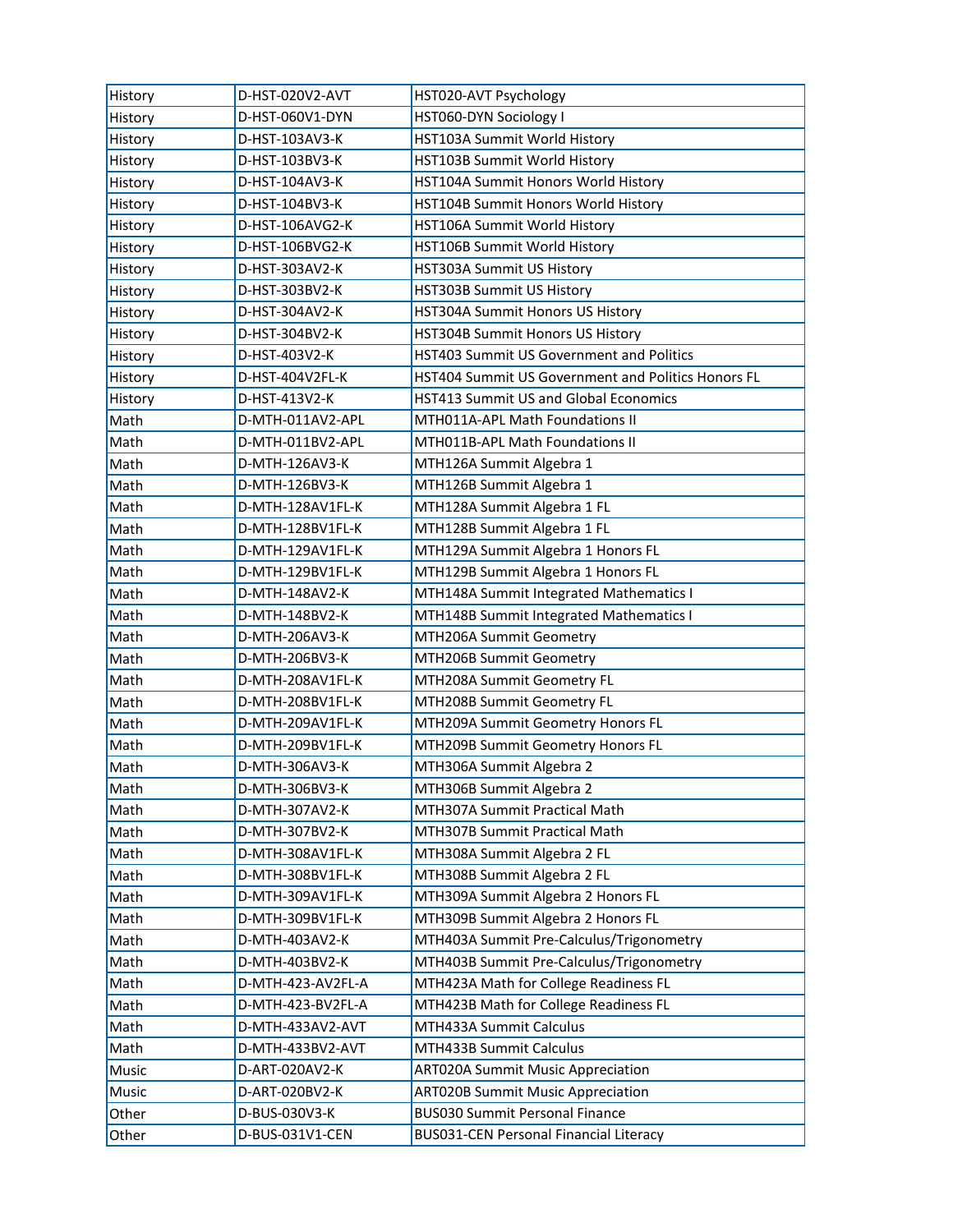| Other                  | D-BUS-045V1-K    | BUS045 Entrepreneurship 1                      |
|------------------------|------------------|------------------------------------------------|
| Other                  | D-BUS-055V1-K    | BUS055 Entrepreneurship 2                      |
| Other                  | D-OTH-010V2-K    | OTH010 Summit Skills for Health                |
| Other                  | D-OTH-020AV2-K   | OTH020A Summit Physical Education              |
| Other                  | D-OTH-040V1-K    | OTH040 Reaching Your Academic Potential        |
| Other                  | D-OTH-050V1-K    | OTH050 Achieving Your Career and College Goals |
| Other                  | D-OTH-080V2-AVT  | OTH080 Summit Nutrition and Wellness           |
| Other                  | D-SCI-530BE4-CEN | SCI530BE4 AP(R) Environmental Science          |
| Other                  | D-TCH-020AV2-K   | TCH020A Computer Fundamentals                  |
| Other                  | D-TCH-020BV2-K   | TCH020B Computer Fundamentals                  |
| Other                  | D-TCH-028V1-K    | TCH028 Digital Arts I                          |
| Other                  | D-TCH-029V1-G    | TCH029 Digital Arts II                         |
| Other                  | D-TCH-031V1-DYN  | TCH031-DYN Digital Photography I               |
| Other                  | D-TCH-032V1-DYN  | TCH032-DYN Digital Photography II              |
| Other                  | D-TCH-071V1-DYN  | TCH071-DYN Game Design 1                       |
| Other                  | D-TCH-072V1-DYN  | TCH072-DYN Game Design 2                       |
| Other                  | D-TCH-105V1-K    | <b>TCH105 Computer Literacy</b>                |
| Other                  | D-TCH-321V1-CEN  | TCH321-CEN Java Programming 1                  |
| Other                  | D-TCH-322V1-CEN  | TCH322-CEN Java Programming 2                  |
| Other                  | D-TCH-421V1-CEN  | TCH421-CEN Adobe Illustrator with Exam Prep    |
| Other                  | D-TCH-441V1-CEN  | TCH441-CEN Adobe Photoshop with Exam Prep      |
| Science                | D-SCI-010V3-K    | SCI010 Summit Environmental Science            |
| Science                | D-SCI-102AE3-K   | SCI102AE3 Summit Physical Science              |
| Science                | D-SCI-102BE3-K   | SCI102BE3 Summit Physical Science              |
| Science                | D-SCI-113AV2-K   | SCI113A Summit Earth Science                   |
| Science                | D-SCI-113BE3-K   | SCI113BE3 Summit Earth Science                 |
| Science                | D-SCI-203AE3-K   | SCI203AE3 Summit Biology                       |
| Science                | D-SCI-203BE3-K   | SCI203BE3 Summit Biology                       |
| Science                | D-SCI-204AE3-K   | SCI204AE3 Summit Honors Biology                |
| Science                | D-SCI-204BE3-K   | SCI204BE3 Summit Honors Biology                |
| Science                | D-SCI-206AE3-K   | SCI206AE3 Summit Biology                       |
| Science                | D-SCI-206BE3-K   | SCI206BE3 Summit Biology                       |
| Science                | D-SCI-303AE3-K   | SCI303AE3 Summit Chemistry                     |
| Science                | D-SCI-303BE3-K   | SCI303BE3 Summit Chemistry                     |
| Science                | D-SCI-304AE3-K   | SCI304AE3 Summit Honors Chemistry              |
| Science                | D-SCI-304BE3-K   | SCI304BE3 Summit Honors Chemistry              |
| Science                | D-SCI-403AV2-K   | SCI403A Summit Physics                         |
| Science                | D-SCI-403BV2-K   | <b>SCI403B Summit Physics</b>                  |
| Science                | D-SCI-404AV2-K   | SCI404A Summit Honors Physics                  |
| Science                | D-SCI-404BV2-K   | <b>SCI404B Summit Honors Physics</b>           |
| Science                | D-SCI-500AE4-CEN | SCI500AE4 AP(R) Biology                        |
| Science                | D-SCI-500BE4-CEN | SCI500BE4 AP(R) Biology                        |
| Science                | D-SCI-510AV3-A   | SCI510A AP(R) Chemistry                        |
| Science                | D-SCI-510BV3-A   | SCI510B AP(R) Chemistry                        |
| Science                | D-SCI-530AE4-CEN | SCI530AE4 AP(R) Environmental Science          |
| <b>World Languages</b> | D-WLG-100AV1-M   | WLG100A Spanish I                              |
| World Languages        | D-WLG-100BV1-M   | WLG100B Spanish I                              |
| World Languages        | D-WLG-110AV1-M   | WLG110A French I                               |
| <b>World Languages</b> | D-WLG-110BV1-M   | WLG110B French I                               |